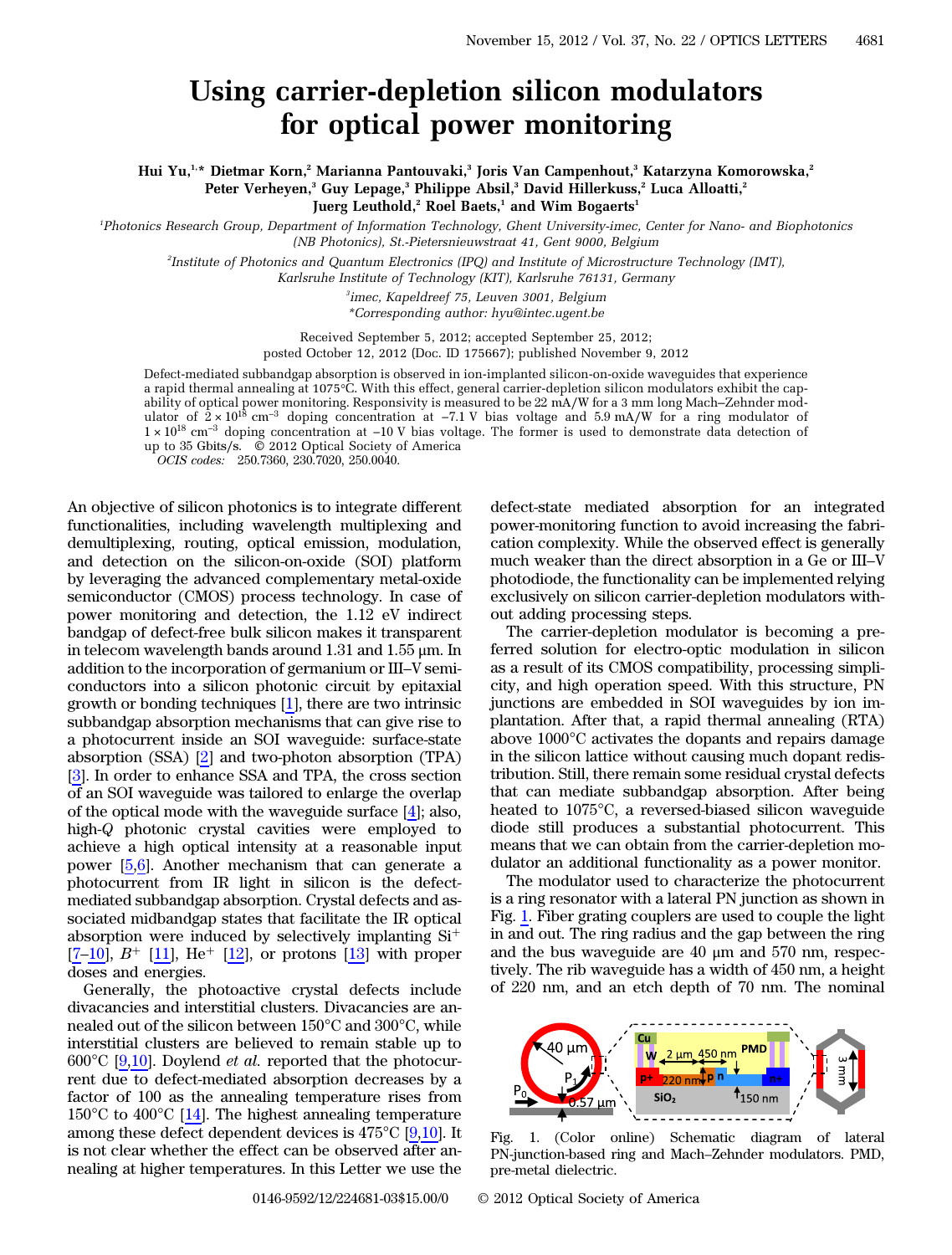doping concentration of the PN junction is  $1 \times 10^{18}/\text{cm}^3$ , while the contact regions beside the waveguide are heavily doped to  $1 \times 10^{20}$ /cm<sup>3</sup> to ensure ohmic contacts. The device was initially designed and then fabricated by the 200 mm line of imec for 10 Gbit∕s modulation with a driving voltage of  $\langle 1 V_{nn}$  [\[15](#page-2-13)]. An elaboration of the processing flow can be found in our previous work  $[16]$  $[16]$ . We note that the highest temperature in the whole processing flow was 1075°C during the RTA. Unlike the previous works, which all require dedicated ion implantation and annealing to introduce defects [[7](#page-2-6)–[13\]](#page-2-10), we take advantage of residual defects after RTA, and thus no additional processing steps are needed. This also means no additional absorption (and therefore optical loss) mechanism is introduced into the modulator.

Discrete points in Fig.  $2(a)$  show measured transmission spectra of the device at different reverse bias points when the laser power is 0.5 mW. Since the power coupled out from the device at off-resonance wavelengths is Discrete points in Fig.  $\frac{2(a)}{2(a)}$  show included transmission spectra of the device at different reverse bias points when the laser power is 0.5 mW. Since the power coupled out from the device at off-resonance wavelengt power in the bus waveguide before entering the coupling section of the ring is  $P_0 = 0.1$  mW by assuming that the input and the output grating couplers have the same coupling efficiency. We extract the resonance wavelength shift  $\Delta\lambda$ , cross-coupling coefficient K between the ring and the bus waveguide, and the beam propagation loss of the ring from the transmission spectra by curve fitting. The fitting results are shown as dashed curves in Fig. [2\(a\).](#page-1-0) The variation of  $\Delta \lambda$  and the loss with the reverse bias are plotted in Fig.  $2(b)$ . With good approximation, the value of  $K$  is considered to be fixed at 0.33. The propagation loss of 14.6 dB∕cm at 0 V is quite reasonable for the utilized doping level. The defect-mediated absorption should be insignificant compared with the free carrier absorption. With the value of  $\Delta\lambda$ , K and the propagation loss, we calculate the power inside the ring after exiting the coupling section  $(P_1$  $(P_1$  as shown in Fig. 1). It is depicted in Fig.  $2(c)$  as a function of the wavelength for different reverse biases.

The DC photocurrent as a function of wavelength was recorded simultaneously when we measured the spectra in Fig.  $2(a)$ . The result is shown in Fig.  $3(a)$ . Only photocarriers in the carrier-depletion region are drifted by the electrical field and then contribute to the photocurrent

<span id="page-1-0"></span>

Fig. 2. (Color online) (a) Transmission spectra of the ring at different biases. (b) Resonance wavelength shift and propagation loss of the ring versus bias. (c) Power  $P_1$  inside the ring for different biases.

<span id="page-1-1"></span>

Fig. 3. (Color online) (a) Spectra of DC photocurrent at different biases. (b) Photocurrent versus optical power in the ring. (c) Photocurrent versus optical power in one phase shifter of the Mach–Zehnder modulator. (d) Carrier generation efficiency γ versus bias for two doping concentrations.

efficiently. Therefore, as the reverse bias increases in Fig.  $3(a)$ , the photocurrent is enhanced by the expanded carrier-depletion region. Combining Figs.  $2(c)$  and  $3(a)$ , we map the relationship between the power  $P_1$  in the ring and the photocurrent as shown in Fig.  $3(b)$ . Ripples in Figs.  $3(a)$  and  $3(b)$  result from the Fabry–Perot cavity effect between the two fiber grating couplers. It can be seen that a linear absorption mechanism rules the generation of photocurrent. As previously mentioned, there are two linear absorptions inside an SOI waveguide: defect-mediated absorption and SSA. Before we conclude that the current is caused by residual defects, it is necessary to estimate the contribution from SSA. Chen *et al.* have characterized the SSA-induced photocurrent with a PIN-diode-embedded SOI ring resonator of similar geometry [\[2](#page-2-1)]. The on-resonance photocurrent is 25 nA at  $-10$  V for an on-chip power of 125  $\mu$ W in the bus wavea PIN-diode-embedded SOI ring resonator of similar geometry [2]. The on-resonance photocurrent is 25 nA at −10 V for an on-chip power of 125  $\mu$ W in the bus waveguide. In contrast, the maximum photocurrent at −10 V is 590 nA in Fig.  $3(a)$  for an on-chip power of 100  $\mu$ W in the bus waveguide. We attribute this 30× enhancement of the photocurrent to the defect-mediated absorption. tttribute this 30:<br>
defect-mediate<br>
urrent can be  $\alpha$ <br>
=  $\frac{1 - \exp(-\alpha L)}{\pi}$ 

The linear photocurrent can be calculated as [[11\]](#page-2-8)

$$
i_{\text{ph}} = \frac{1 - \exp(-\alpha L)}{\alpha} \gamma P_1,\tag{1}
$$

where  $P_1$  is the power inside the ring after exiting the coupling section and L and  $\alpha$  denote the perimeter and the attenuation coefficient of the ring, respectively. The carrier generation efficiency  $\gamma$  is determined by defect density, photon energy, and distributions of and the attenuation coefficient of the ring, respectively.<br>The carrier generation efficiency  $\gamma$  is determined by<br>defect density, photon energy, and distributions of<br>both optical mode and electrical field. The term  $\gamma[1$ The carrier generation efficiency  $\gamma$  is determined by<br>defect density, photon energy, and distributions of<br>both optical mode and electrical field. The term  $\gamma[1-\exp(-\alpha L)]/\alpha$  corresponds to the slope of the curves in Fig. [3\(b\).](#page-1-1) Since the propagation loss of the ring is already known in Fig. [2\(b\)](#page-1-0), we can deduce the value of  $\gamma$  for different reverse biases in Fig.  $3(d)$ . In order to explore the relationship between  $\gamma$  and the implantation condition, we also characterize the photocurrent of a 3 mm lateral PN-junction-based Mach–Zehnder modulator (MZM) as shown in Fig. [1](#page-0-0) from another imec run. The device is driven by a coplanar waveguide (CPW)-based traveling wave electrode that enables a >35 Gb∕s modulation with a pseudorandom binary sequence (PRBS) of  $2^7 - 1$  pattern length [[16\]](#page-2-14). The linear relationship between the photocurrent collected from one arm of the MZM and